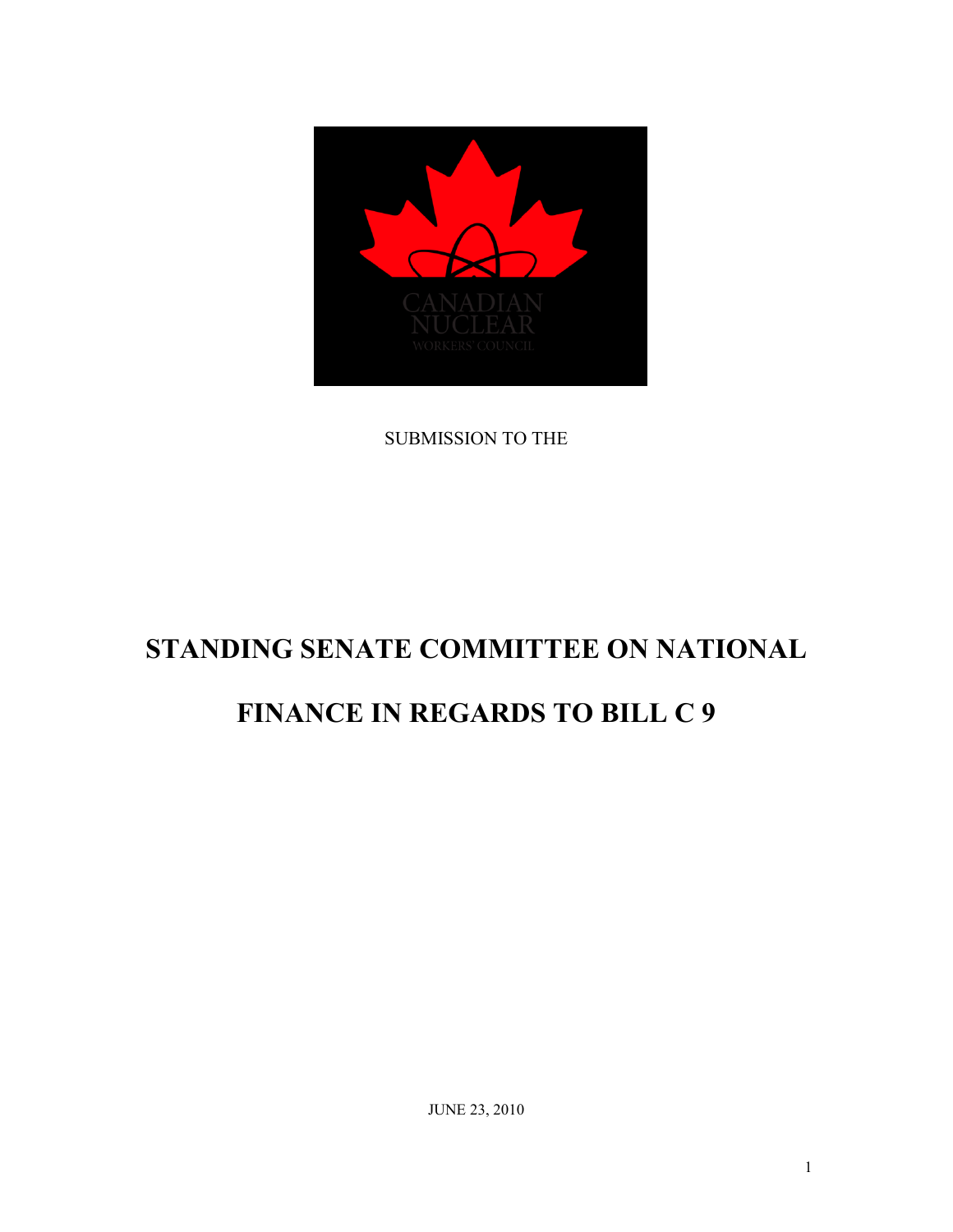Good Morning Mr. Chairperson and members of the committee. My name is David Shier. I am the President of the Canadian Nuclear Workers Council, Chairperson of the ICEM Nuclear Workers Unions Network, and a Staff Officer, Nuclear for the Power Workers Union.

The Canadian Nuclear Workers Council (CNWC) is a Council of Unions that represents members' working in the Canadian Nuclear Industry. A list of our member unions is attached on page 5.

The Council was created in 1993 to provide an organized focus and direction for the views and interests of unionized workers in all parts of a diverse industry that operates in five provinces across Canada. The Canadian Nuclear Workers' Council works to ensure that members' views are reflected in the ongoing debate about nuclear energy. The Council maintains a dialogue with other labour organizations to build support for our industry, explain nuclear issues, and address misconceptions about nuclear energy. A copy of our objectives is attached on page 4.

Today we are here to provide our views in regards to Bill C 9 and specifically as it relates to AECL. The majority of the Unions at AECL are members of the CNWC. As two of the other presenters here today are members of the CNWC I will dwell on a national and international perspective as they will address more specific areas.

The CNWC addressed the AECL issue in our latest newsletter and I have attached a copy of the article to our submission.

We suggest that Canadians will worry about the safety of Canada's nuclear technology should AECL became a fully private corporation. When it comes to benefits, the CNWC believes that a private AECL would not create jobs or maintain the current numbers of jobs, help the economy more, or be better able to sell our Canadian Nuclear technology around the world.

Forecast show that building new reactors in Canada and abroad could create thousands of jobs in Canada but we suggest that his will only be true if the Government of Canada maintains a major stake in AECL.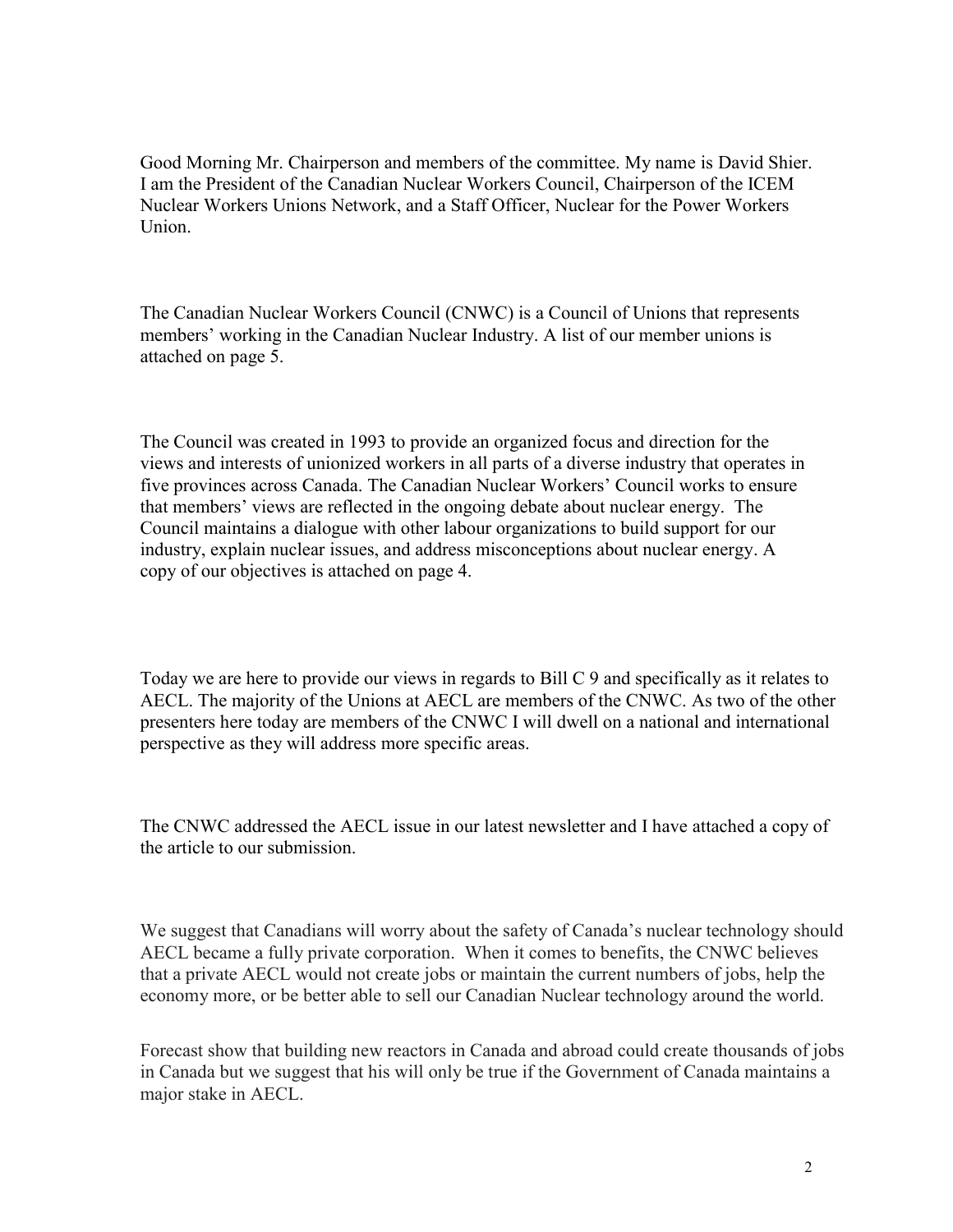Reducing the financial exposure of taxpayers is an admirable goal but this must be balanced against the benefits that accrue to the Canadian economies by keeping CANDU technology a continuing Canadian success story. Other jurisdictions, such as France, Finland and Japan understand the importance their nuclear technologies have to their economies and that's why they get behind them. U.S. politicians are seeking to increase taxpayer backed loan guarantees for new nuclear plants by tens of billions of dollars. This supports U.S. technologies while providing reliable greenhouse gas emitting electricity. These governments clearly get the substantial economic and environmental benefits new nuclear power projects bring.

On the International scene AECL is a respected Company with a good product. The future of AECL being in limbo is creating a major problem for future orders for our CANDU Power Plants. We urge the Government to rectify this situation as soon as possible so we can once again say that Canada is open for business.

#### **In conclusion we believe that the Canadian Government must maintain a major stake in AECL in order for our Canadian Nuclear Industry to survive.**

We thank you for the opportunity to address your committee and we will be pleased to answer any questions that you may have.

Respectfully submitted.

David Shier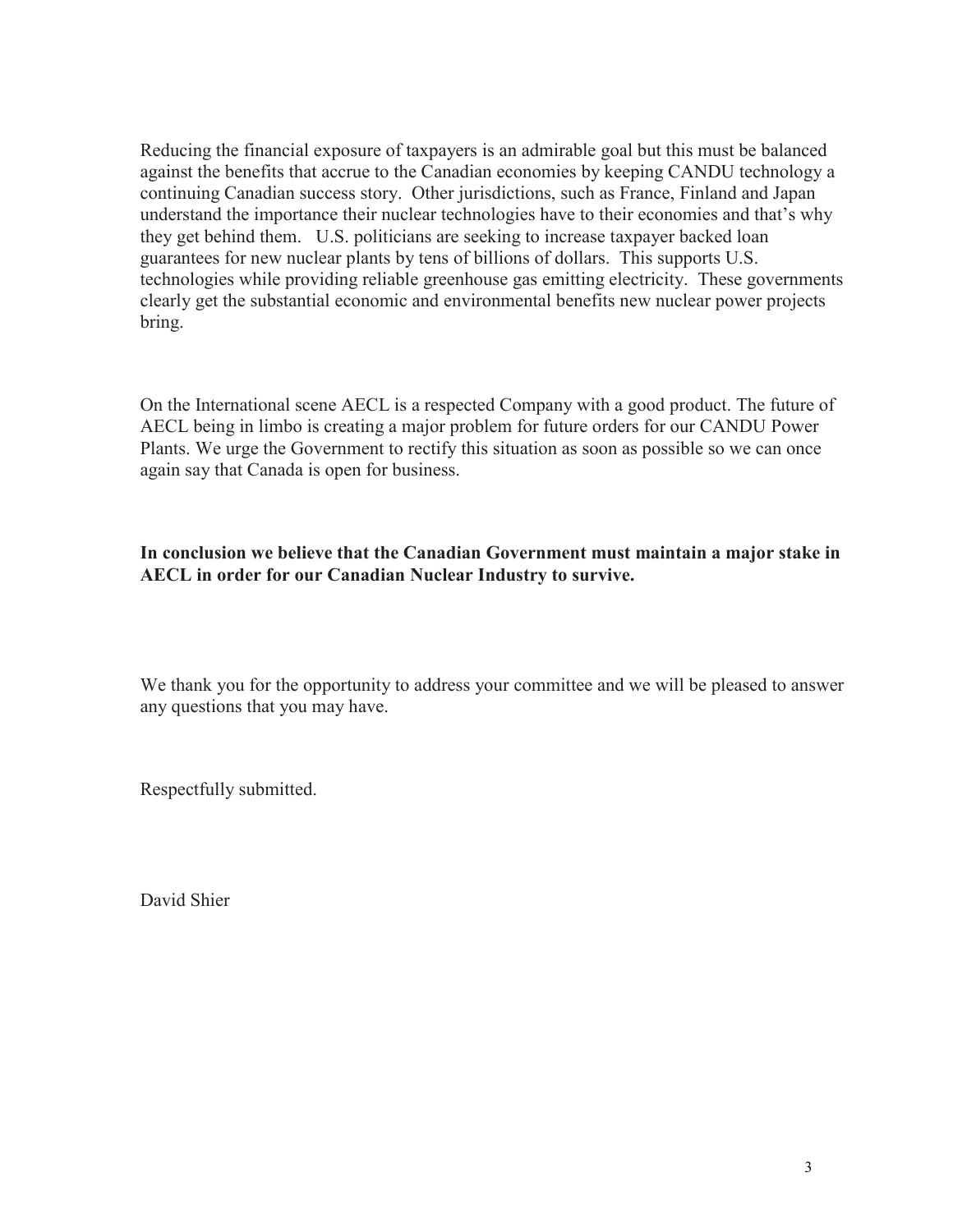## **Objectives of the Canadian Nuclear Workers' Council**

- to ensure that the interests and perspective of nuclear workers are heard by decision-makers;
- to strengthen the collective role of nuclear workers as a partner in their industry;
- to enhance public knowledge and understanding of nuclear issues by providing factual information; and
- to build support for the nuclear industry and its future potential.